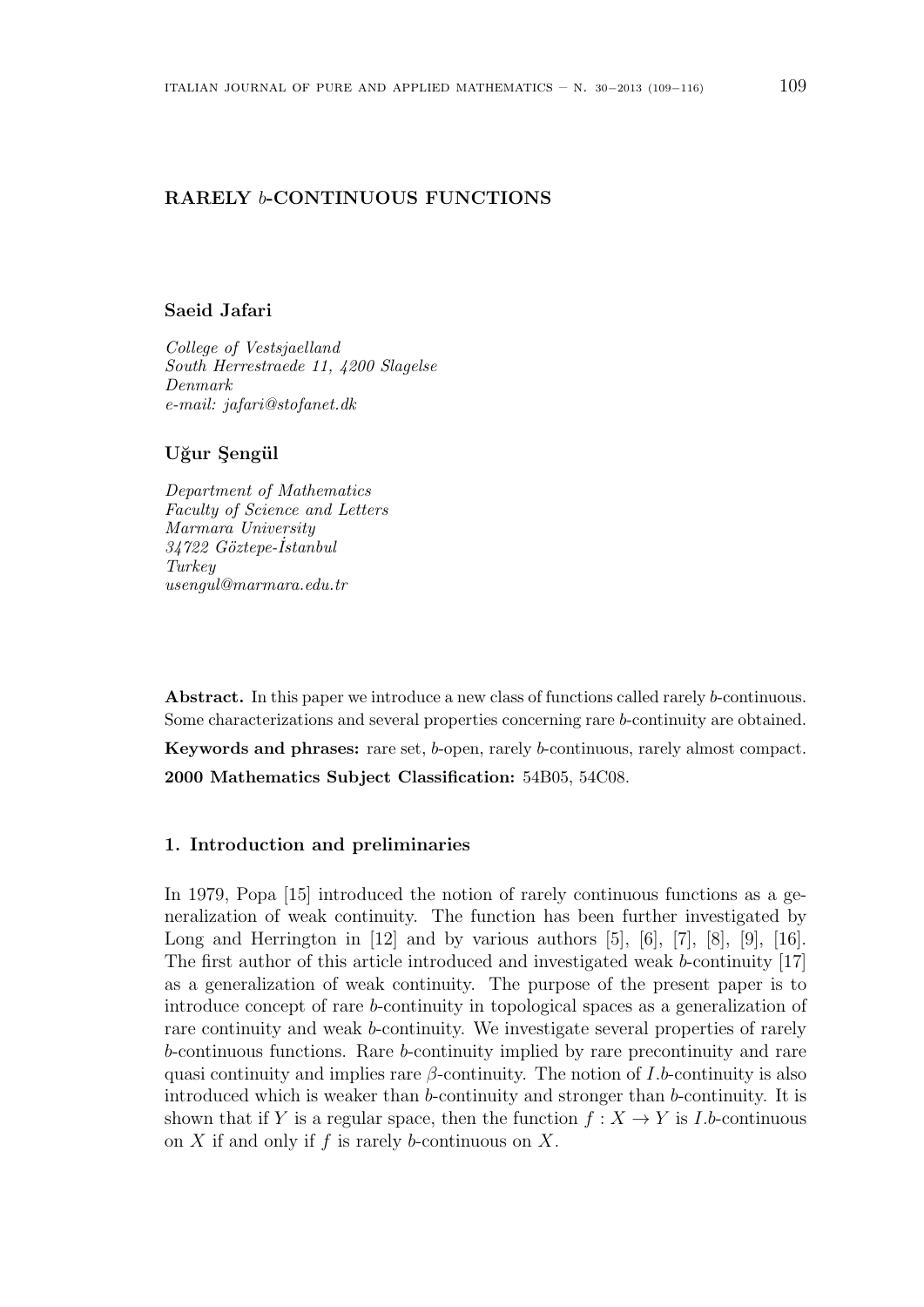Throughout this paper, *X* and *Y* are topological spaces. Recall that a rare set *R* is a set *R* such that  $int(R) = \emptyset$ . A subset *S* of a space  $(X, \tau)$  is called regular open [18] (resp. regular closed [18]) if  $S = int(cl(S))$  (resp.  $S = cl(int(S))$ .

A subset *S* of a space  $(X, \tau)$  is called semi-open [11] (resp.preopen [13],  $\alpha$ open [14], semi-preopen [2] or  $\beta$ -open [1], *b*-open [3] or  $\gamma$ -open [4]) if  $S \subset cl(int(S))$ (resp.  $S \subset int(cl(S)), S \subset int(cl(int(S))), S \subset cl(int(cl(S))), S \subset cl(int(S)) \cup$  $int(cl(S))$ ) The complement of a semi-open (resp.preopen, *α*-open, *β*-open, *b*open) set is said to be semi-closed (resp., preclosed, *α*-closed, *β*-closed, *b*-closed).

The family of all open (resp., regular open, semi-open,preopen, *α*-open, *β*open, *b*-open) sets of *X* denoted by  $O(X)$  (resp.,  $RO(X)$ ,  $SO(X)$ ,  $PO(X)$ ,  $\alpha O(X)$ ,  $\beta O(X)$ ,  $BO(X)$ ).

The family of all *b*-closed sets of *X* is denoted by *BC*(*X*) and the family of all *b*-open (resp. open, regular open) sets of *X* containing a point  $x \in X$  is denoted by  $BO(X, x)$  (resp.,  $O(X, x)$ ,  $RO(X, x)$ )

If *S* is a subset of a space *X*, then the *b*-closure of *S*, denoted by  $\text{bcl}(S)$ , is the smallest *b*-closed set containing *S*. The *b*-interior of *S*, denoted by  $\text{bint}(S)$  is the largest *b*-open set contained in *S*. Our next definition contains some types of functions used throughout this paper.

**Definition 1** A function  $f: X \to Y$  is called:

- **(a)** Weakly continuous [10] (resp. weakly *b*-continuous [17]) if for each  $x \in X$ and each open set *G* containing  $f(x)$ , there exists  $U \in O(X, x)$  (resp.,  $U \in BO(X, x)$  such that  $f(U) \subset cl(G)$ .
- (b) *b*-continuous [4] if  $f^{-1}(V)$  is *b*-open in *X* for every open set *V* of *Y*;
- **(c)** Rarely continuous [15] (resp., rarely precontinuous [8], rarely quasicontinuous [16], rarely *β*-continuous [7]) at  $x \in X$  if for each  $G \in O(Y, f(x))$ , there exists a rare set  $R_G$  with  $G \cap cl(R_G) = \emptyset$  and  $U \in O(X, x)$  (resp.,  $U \in PO(X, x)$ ,  $U \in SO(X, x)$ ,  $U \in \beta O(X, x)$ ) such that  $f(U) \subset G \cup R_G$ .

### **2. Rarely** *b***-continuous functions**

**Definition 2** A function  $f: X \to Y$  is called rarely *b*-continuous at  $x \in X$ if for each open set  $G \subset Y$  containing  $f(x)$ , there exists a rare set  $R_G$  with *G* ∩  $cl(R_G) = \emptyset$  and  $U \in BO(X, x)$  such that  $f(U) \subset G \cup R_G$ .

**Theorem 3** *The following statements are equivalent for a function*  $f: X \rightarrow Y$ :

- (a) *The function is rarely b-continuous at*  $x \in X$ .
- (b) For each  $G \in O(Y, f(x))$ , there exists a rare set  $R_G$  with  $G \cap cl(R_G) = \emptyset$ *such that −*1

$$
x \in bint(f^{-1}(G \cup R_G)).
$$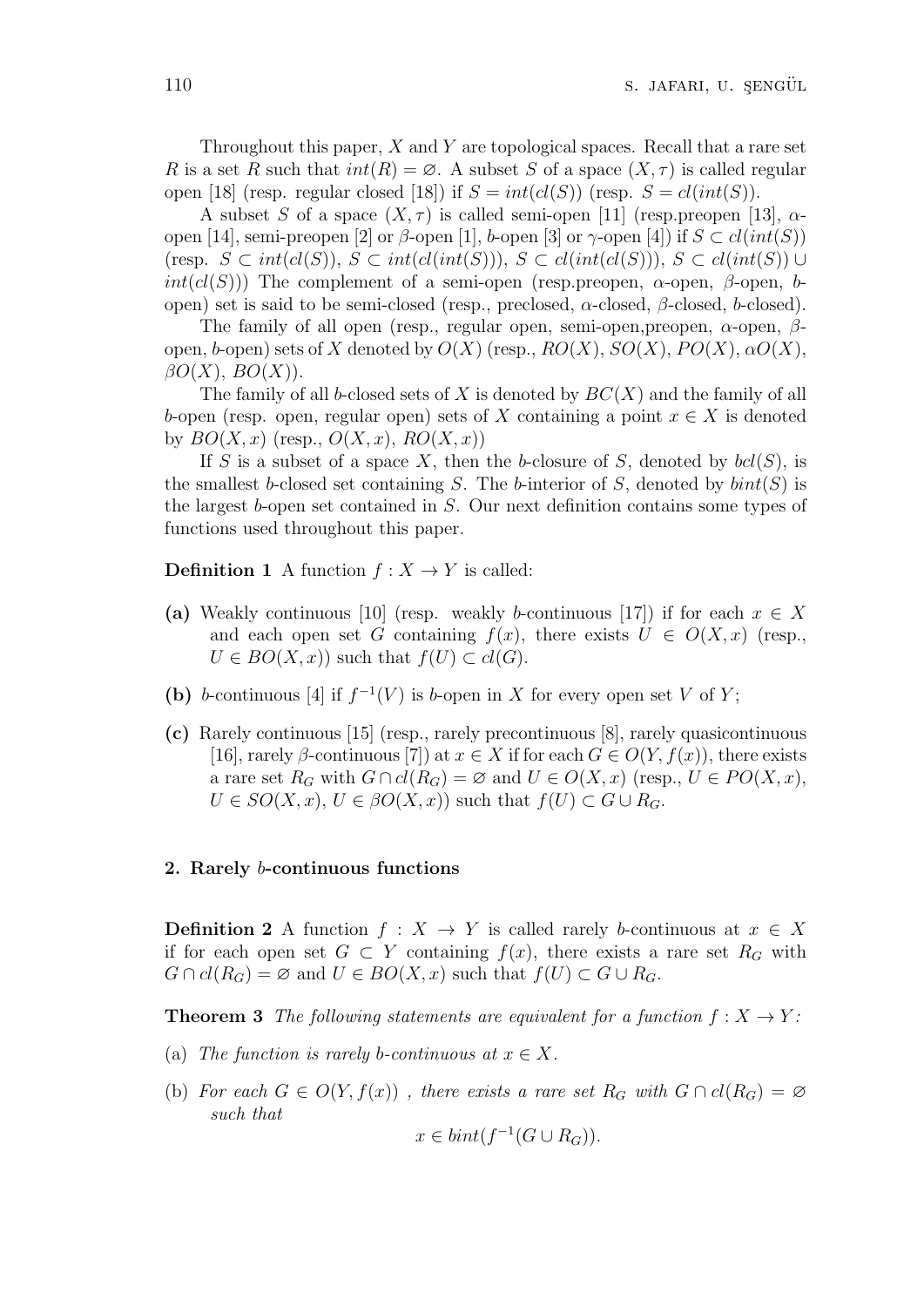(c) *For each*  $G \in O(Y, f(x))$ *, there exists a rare set*  $R_G$  *with*  $cl(G) ∩ R_G = ∅$  *such that*

$$
x \in bint(f^{-1}(cl(G) \cup R_G)).
$$

(d) For each  $G \in RO(Y, f(x))$ , there exists a rare set  $R_G$  with  $G \cap cl(R_G) = \emptyset$ *such that*

$$
x \in bint(f^{-1}(G \cup R_G)).
$$

(e) *For each*  $G \in O(Y, f(x))$ *, there exists*  $U \in BO(X, x)$  *such that* 

$$
int(f(U) \cap (Y - G)) = \varnothing.
$$

(f) *For each*  $G \in O(Y, f(x))$ *, there exists*  $U \in BO(X, x)$  *such that* 

$$
int(f(U)) \subset cl(G).
$$

**Proof.** (a)  $\Rightarrow$  (b): Let  $x \in X$  and  $G \in O(Y, f(x))$ . Then, there exists a rare set set  $R_G$  with  $G \cap cl(R_G) = \emptyset$  and  $U \in BO(X, x)$  such that  $f(U) \subset G \cup R_G$ . It follows that  $x \in U \subset f^{-1}(G \cup R_G)$ , then we have  $x \in \text{bint}(f^{-1}(G \cup R_G))$ .

(b)  $\Rightarrow$  (c): Suppose that  $G \in O(Y, f(x))$ . Then there exists a rare set  $R_G$ with  $G \cap cl(R_G) = \emptyset$  such that  $x \in bint(f^{-1}(G \cup R_G))$ . Since  $G \cap cl(R_G) = \emptyset$ ,  $R_G \subset Y - G$  where  $Y - G = (Y - cl(G)) \cup (cl(G) - G)$ . Now, we have  $R_G \subset (R_G \cap G)$  $(Y - cl(G))$ )∪( $cl(G) - G$ ). Set  $R^* = R_G ∩ (Y - cl(G))$ . It follows that  $R^*$  is a rare set with  $cl(G) \cap R^* = \emptyset$ . Therefore,  $x \in bint(f^{-1}(G \cup R_G)) \subset bint(f^{-1}(cl(G) \cup R^*)).$ 

(c)  $\Rightarrow$  (d): Assume that *x* ∈ *X* and *G* ∈ *RO*(*Y*, *f*(*x*)). Then, there exists a rare set  $R_G$  with  $cl(G) \cap R_G = \emptyset$  such that  $x \in bint(f^{-1}(cl(G) \cup R_G))$ . Set  $R^* =$  $R_G \cup (cl(G) - G)$ . It follows that  $R^*$  is a rare set and  $G \cap cl(R^*) = \emptyset$ . Hence  $x \in$  $bint(f^{-1}(cl(G) \cup R_G)) = bint [f^{-1}(G \cup (cl(G)-G) \cup R_G)] = bint [f^{-1}(G \cup R^*)].$ 

(d)  $\Rightarrow$  (e): Let  $G \in O(Y, f(x))$ . Then, using  $f(x) \in G \subset int(cl(G))$ and the fact that  $int(cl(G)) \in RO(Y, f(x))$ , there exists a rare set  $R_G$  with *int*(*cl*(*G*))  $\cap$  *cl*(*R<sub>G</sub>*) = ∅ such that  $x \in \text{bint}[f^{-1}(\text{int}(cl(G)) \cup R_G)]$ . Suppose  $U = \text{bint}\left[f^{-1}(\text{int}(cl(G)) \cup R_G)\right]$ . Then,  $U \in BO(X, x)$  and, therefore,  $f(U) \subset$  $int(cl(G)) \cup R_G$ . We have  $int[f(U) \cap (Y - G)] = int(f(U)) \cap (int(Y - G)) \subset$  $int[cl(G) \cup R_G] \cap (Y-cl(G)) \subset ( (cl(G) \cup int(R_G))) \cap (Y-cl(G)) = \varnothing.$ 

(e) *⇒* (f): Since *int*(*f*(*U*)*∩*(*Y −G*)) = *int*(*f*(*U*))*∩int*(*Y −G*)) = *int*[*f*(*U*)]*∩*  $(Y - cl(G)) = ∅$ , we have  $int[f(U)] ⊂ cl(G)$ .

 $(f)$   $\Rightarrow$  (a): *G* ∈ *O*(*Y, f(x)*). Then, by (*f),* there exists *U* ∈ *BO*(*X, x*) such that  $int[f(U)] \subset cl(G)$ . Then,  $f(U) = [f(U) - int(f(U))] \cup int(f(U)) \subset [f(U)$  $int(f(U))|\cup cl(G) = [f(U) - int(f(U))] \cup G \cup (cl(G) - G)$ . Set  $R^* = [f(U)$ *int*(*f*(*U*))] ∩ (*Y* − *G*) and  $R^{**} = (cl(G) – G)$ . Then,  $R^*$  and  $R^{**}$  are rare sets. Moreover,  $R_G = R^* \cup R^{**}$  is a rare set and  $cl(R_G) \cap G = \emptyset$  and  $f(U) \subset G \cup R_G$ .

**Theorem 4** *A* function  $f: X \to Y$  is rarely *b*-continuous if and only if  $f^{-1}(G) \subset$  $\phi$ *hint*(*f*<sup>-1</sup>( $G \cup R_G$ )) *for every open set G in Y*, where  $R_G$  *is a rare set with*  $G \cap R_G$  $cl(R_G) = \emptyset$ .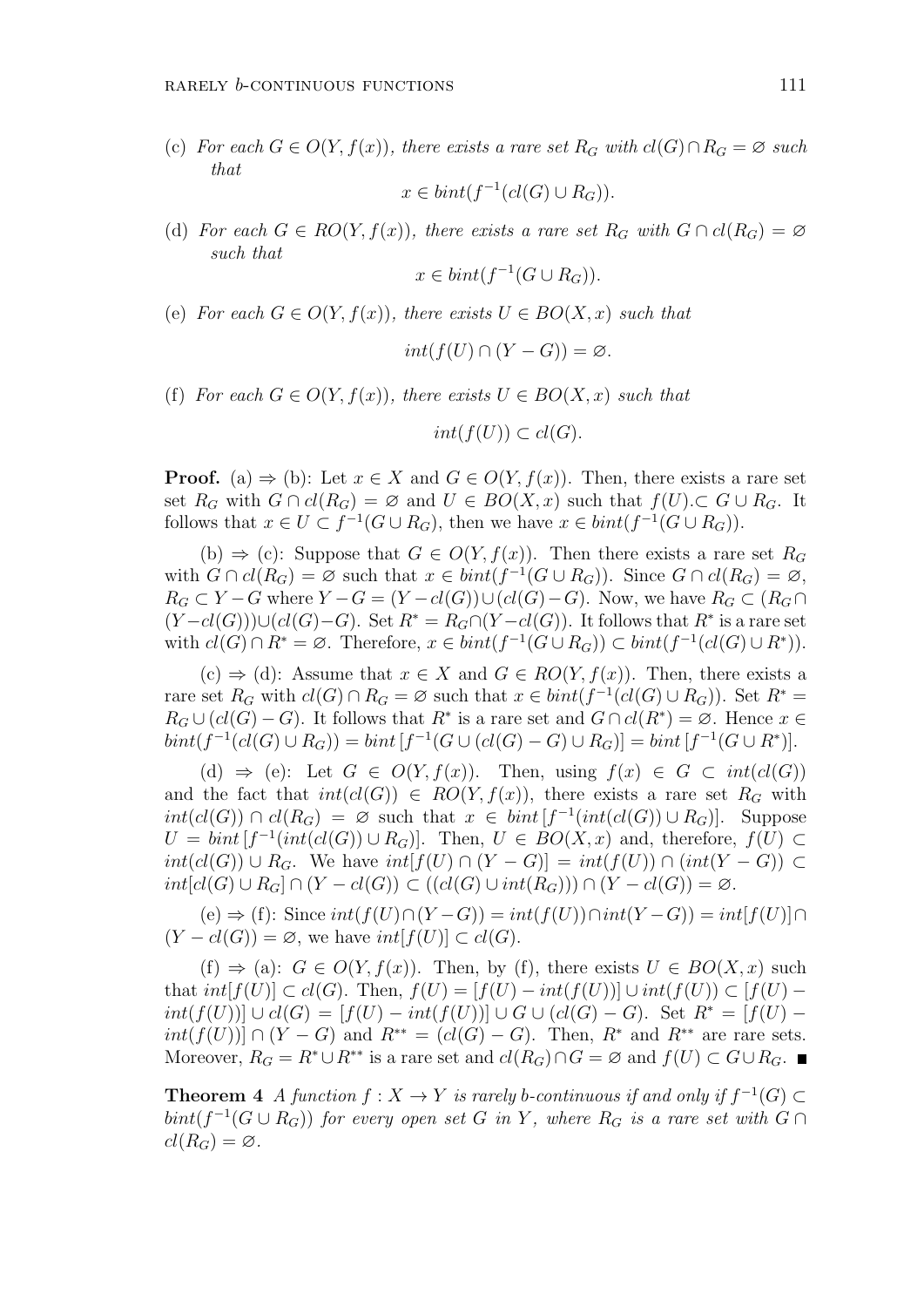**Proof.** Clear from the Theorem 3. ■

**Remark 5** Rare *b*-continuity is implied by rare quasi-continuity and rare precontinuity, and implies rare *β*-continuity, but the converse implications are not true in general as the following examples shows.

**Example 6** Let  $\tau$  be the usual topology for R and for  $A = [0, 1] \cup (1, 2) \cap \mathbb{Q}$  define  $\sigma = {\emptyset, \mathbb{R}, A, \mathbb{R} - A}$ . Then, the identity function  $f : (\mathbb{R}, \tau) \to (\mathbb{R}, \sigma)$  is rarely *b*-continuous but it is neither rarely quasi-continuous nor rarely precontinuous.

**Example 7** Let  $\tau$  be the usual topology for R and  $\sigma = {\emptyset, \mathbb{R}, [1, 2) \cap \mathbb{Q}}$ . Then, the identity function  $f : (\mathbb{R}, \tau) \to (\mathbb{R}, \sigma)$  is rarely *β*-continuous but it is not rarely *b*-continuous.

**Definition 8** A function  $f: X \to Y$  is called *I.b*-continuous at  $x \in X$  if for each open set  $G \subset Y$  containing  $f(x)$ , there exists a *b*-open set *U* containing *x* such that  $int[f(U)] \subset G$ .

If f has this property at each point  $x \in X$ , then we say that f is *I.b*-continuous on *X*.

**Remark 9** It is clear that *I.b*-continuity is weaker than *b*-continuity and stronger than rare *b*-continuity.

**Theorem 10** Let Y be a regular space. Then the function  $f: X \to Y$  is I.b*continuous on X if and only if f is rarely b-contiuous on X.*

**Proof.** *Necessity* is clear.

*Sufficiency.* Let *f* be rarely *b*-continuous on *X*. Suppose that  $f(x) \in G$ , where *G* is an open set in *Y* and  $x \in X$ . By the regularity of *Y*, there exists an open set  $G_1$  in *Y* such that  $f(x) \in G_1$  and  $cl(G_1) \subset G$ . Since f is rarely *b*-continuous, then there exists  $U \in BO(X, x)$  such that  $int[f(U)] \subset cl(G_1)$ . This implies  $int[f(U)] \subset G$  which means that *I.b*-continuous on *X*. ■

**Definition 11** A function  $f: X \rightarrow Y$  is called strongly *b*-open if for every  $U \in BO(X)$ ,  $f(U)$  is open.

**Theorem 12** If a function  $f: X \to Y$  is strongly b-open and rarely b-continuous *then f is weakly b-continuous.*

**Proof.** Suppose that  $x \in X$  and *G* is any open set of *Y* containing  $f(x)$ . Since *f* is rarely *b*-continuous, there exists a rare set  $R_G$  with  $G \cap cl(R_G) = \emptyset$  and  $U \in BO(X, x)$  such that  $f(U) \subset G \cup R_G$ . Then  $f(U) \cap (Y - cl(G)) \subset R_G$ . Since f is strongly *b*-open  $f(U) \cap (Y - cl(G))$  is open. But the rare set  $R_G$  has no interior point. Then  $f(U) \cap (Y - cl(G)) = \emptyset$ . This implies that  $f(U) \subset cl(G)$ . Hence *f* is weakly *b*-continuous.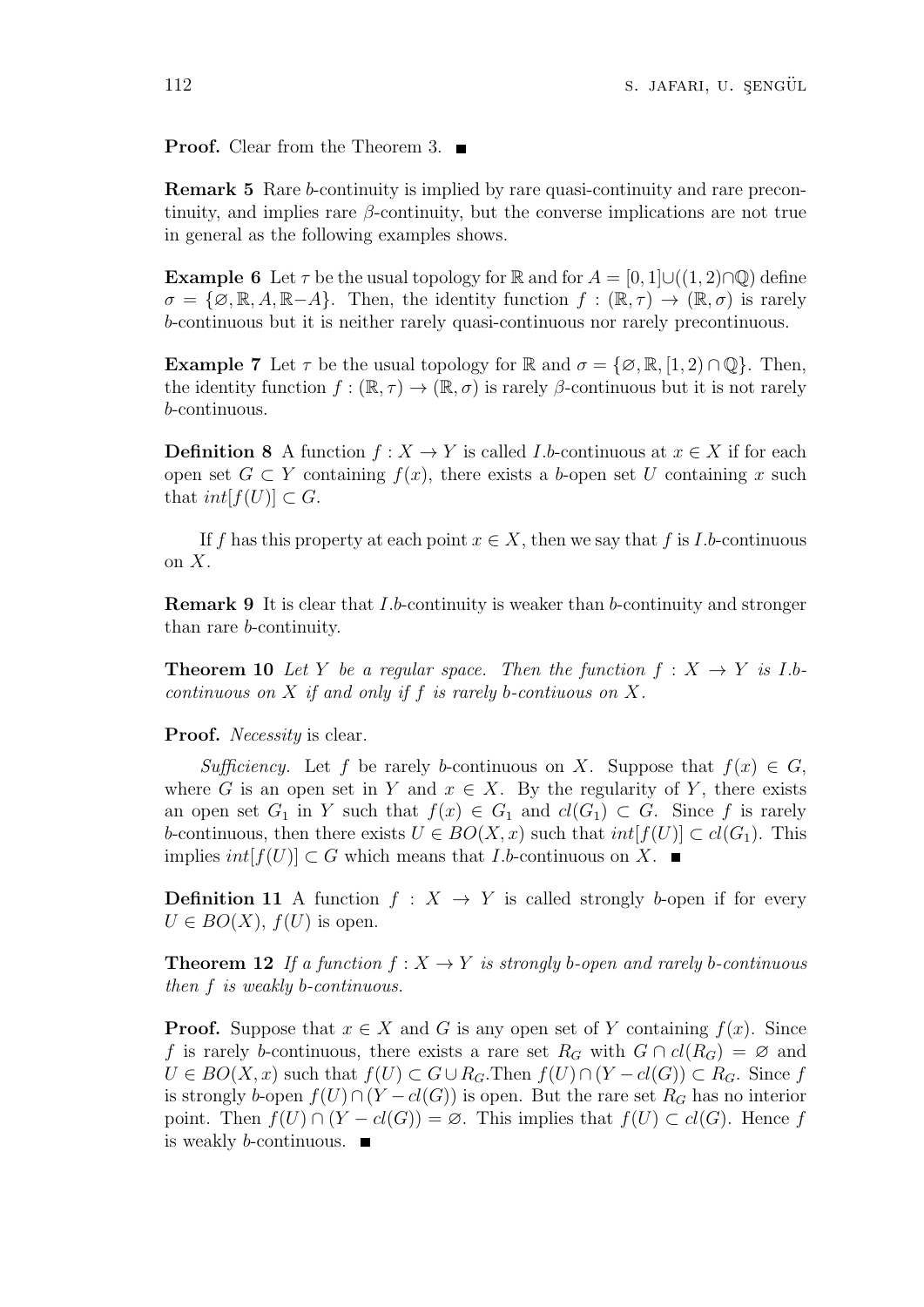**Lemma 13** (Andrijevic [3]) *The intersection of an open set and a b-open set is a b-open set.*

**Theorem 14** If a function  $f: X \to Y$  is rarely b-continuous at x and for each *open set G containing*  $f(x)$ *,*  $f^{-1}(cl(R_G))$  *is closed in X, then f is b*-*continuous at x* where  $R_G$  *is a rare set with*  $G \cap cl(R_G) = \emptyset$ .

**Proof.** Let  $G \in O(Y, f(x))$ . Since f is rarely *b*-continuous at x, there exist a rare set  $R_G$  with  $G \cap cl(R_G) = \emptyset$  and  $U \in BO(X, x)$  such that  $f(U) \subset G \cup R_G$ . Since  $G \cap cl(R_G) = \emptyset$ , we have

 $f(x) \notin cl(R_G)$  and  $x \in X - f^{-1}(cl(R_G)).$ 

Set  $V = U \cap (X - f^{-1}(cl(R_G)))$  then, by Lemma 13,

$$
V \in BO(X, x) \text{ and } f(V) \subset f(U) \cap (Y - cl(R_G)) \subset G.
$$

Therefore,  $f$  is  $b$ -continuous at  $x$ .

**Theorem 15** *If a function*  $f : X \rightarrow Y$  *is rarely b*-*continuous then the graph function*  $g: X \to X \times Y$ , defined by  $g(x) = (x, f(x))$  for every  $x \in X$  *is rarely b-continuous.*

**Proof.** Suppose that  $x \in X$  and W is any open set containing  $q(x)$ . Then there exist open sets *U* and *V* in *X* and *Y* respectively such that  $(x, f(x)) \in U \times V \subset W$ . Since *f* is rarely *b*-continuous, there exists  $G \in BO(X, x)$  such that  $int[f(G)] \subset$ *cl*(*V*). Let *O* = *U* ∩ *G*. By Lemma 13, *O* ∈ *BO*(*X, x*) and we have

$$
int[g(O)] \subset int[U \times f(G)] \subset U \times cl(V) \subset cl(W).
$$

Therefore, *g* is rarely *b*-continuous.

**Definition 16** *A topological space*  $(X, \tau)$  *is said to be b-compact* [4] *if every bopen cover of X has a finite subcover.*

**Definition 17** Let  $\mathcal{A} = \{G_i\}$  be a class of subsets of *X*.By rarely union sets [5] of *A* we mean  $\{G_i \cup R_{G_i}\}$ , where each  $R_{G_i}$  is a rare set such that each of  ${G_i \cap cl(R_{G_i})}$  is empty.

**Definition 18** A topological space  $(X, \tau)$  is called rarely almost compact [5] if each open cover of *X* has a finite subfamily whose rarely union sets cover the space.

**Definition 19** A subset  $K$  of a space  $X$  is said to be:

**(a)** *b*-compact relative to *X* [4] if for every cover  $\{V_\alpha : \alpha \in I\}$  of *K* by *b*-open sets of *X*, there exists a finite subset *I*<sub>0</sub> of *I* such that  $K \subset \bigcup \{V_\alpha : \alpha \in I_0\}$ ,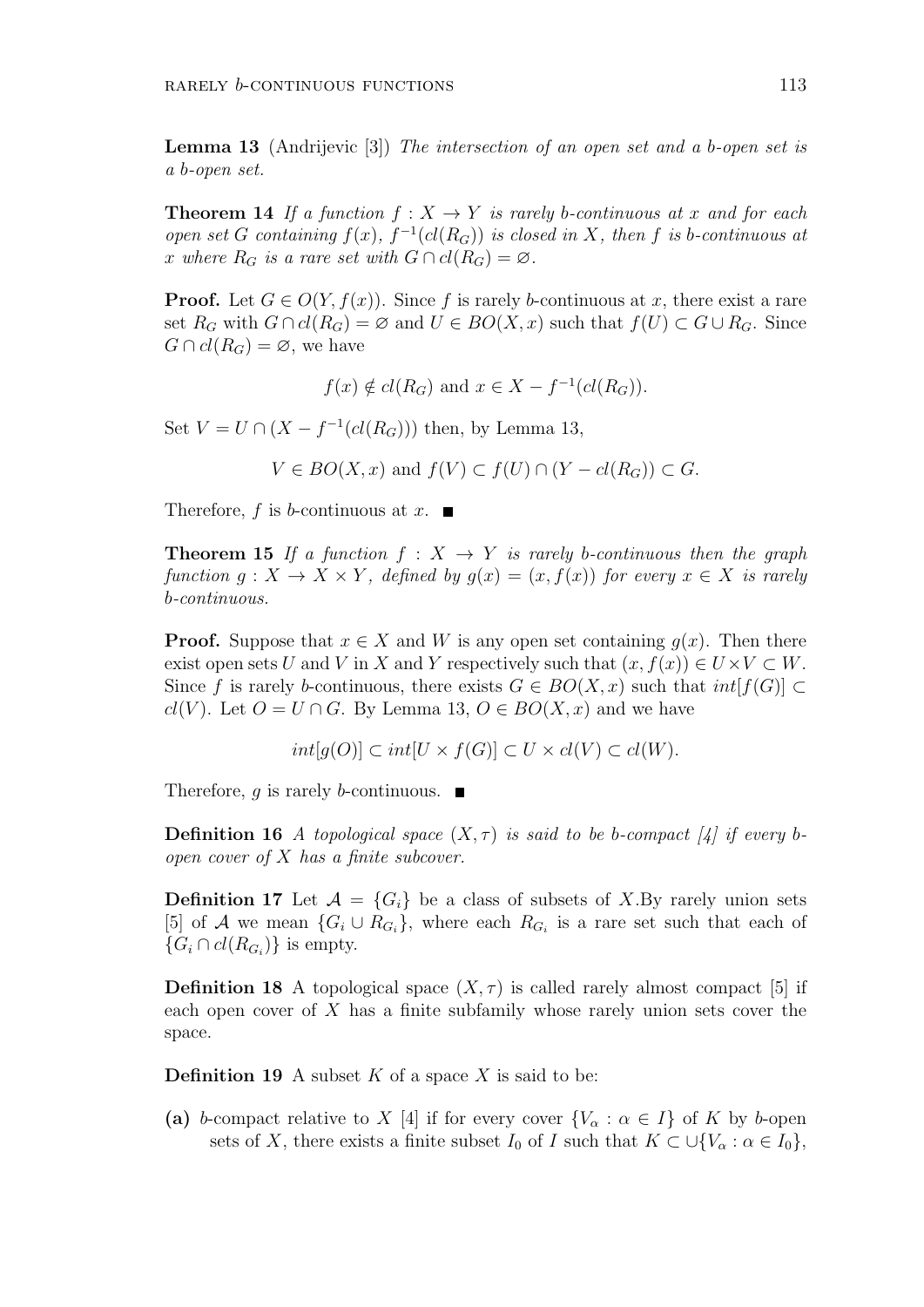**(b)** rarely almost compact relative to *X* [5] if for every cover of *K* by open sets of *X*, there exists a finite subfamily whose rarely union sets cover *K*.

**Theorem 20** Let  $f: X \to Y$  be rarely b-continuous and K be a b-compact set in *X.* Then  $f(K)$  *is a rarely almost compact subset of*  $Y$ *.* 

**Proof.** Suppose that *G* is an open cover of  $f(K)$ . Set  $G^* = \{V \in G : V \cap V\}$  $f(K) \neq \emptyset$ . Then  $\mathcal{G}^*$  is an open cover of  $f(K)$ . Hence for each  $x \in K$ , there is some  $V_x \in \mathcal{G}^*$  such that  $f(x) \in V_x$ . Since f is rarely *b*-continuous there exist a rare set  $R_{V_x}$  with  $V_x \cap cl(R_{V_x}) = \emptyset$  and a *b*-open set  $U_x$  containing *x* such that *f*(*U<sub>x</sub>*) ⊂ *V<sub>x</sub>* ∪ *R*<sub>*V<sub>x</sub>*</sub>. Hence there is a subfamily  $\{U_{x_i}\}_{x_i \in K_0}$  which covers *K*, where *K*<sup>0</sup> is a finite subset of *K*. The subfamily  ${V_{x_i} \cup R_{V_{x_i}}}_{x_i \in K_0}$  also covers  $f(K)$ .

**Lemma 21** *If*  $g: Y \to Z$  *is continuous and one-to-one, then g preserves rare sets [12].*

**Theorem 22** If  $f: X \to Y$  is a rarely b-continuous surjection and  $g: Y \to Z$  is *continuous and one-to-one, then*  $g \circ f : X \to Z$  *is rarely b-continuous.* 

**Proof.** Suppose that  $x \in X$  and  $g(f(x)) \in V$ , where *V* is open set *Z*. By hypothesis, *g* is continuous, therefore there exists an open set  $G \subset Y$  containing *f*(*x*) such that *g*(*G*) ⊂ *V*. Since *f* is rarely *b*-continuous, there exists rare set  $R$ <sup>*G*</sup> with  $G \cap cl(R_G) = ∅$  and a *b*-open set *U* containing *x* such that  $f(U) \subset G \cup R_G$ . It follows from Lemma 21 that  $g(R_G)$  is a rare set in *Z*. Since  $R_G$  is a subset of  $Y - G$ and *g* is injective, we have  $cl(g(R_G)) \cap V = \emptyset$ . This implies that  $g(f(U)) \subset V \cup$  $g(R_G)$ . Hence the result follows.

**Definition 23** A function  $f : X \to Y$  is called pre-*b*-open if for every  $U \in$  $BO(X), f(U) \in BO(Y).$ 

**Theorem 24** If  $f: X \to Y$  is a pre-b-open surjection and  $g: Y \to Z$  a function *such that*  $qof : X \to Z$  *is rarely b*-*continuous. Then q is rarely b*-*continuous.* 

**Proof.** Let  $y \in Y$  and  $x \in X$  such that  $f(x) = y$ . Let *G* be an open set containing *g*(*f*(*x*)). Then there exists a rare set  $R_G$  with  $G \cap cl(R_G) = \emptyset$  and a *b*-open set *U* containing *x* such that  $g(f(U)) \subset G \cup R_G$ . But  $f(U)$  is a *b*-open set containing *f*(*x*) = *y* such that  $q(f(U)) = (qof)(U)$  ⊂ *G*∪ *R<sub>G</sub>*. This shows that *q* is rarely *b*-continuous at  $y$ .

**Definition 25** A function  $f: X \rightarrow Y$  satisfies interiority rare *b* condition if  $\text{bint}(f^{-1}(G \cup R_G)) \subset f^{-1}(G)$  for each open set *G* in *Y*, where  $R_G$  is a rare set with  $G \cap cl(R_G) = \emptyset$ .

**Theorem 26** If  $f: X \to Y$  is rarely b-continuous and satisfies interiority rare b *condition then f is b-continuous.*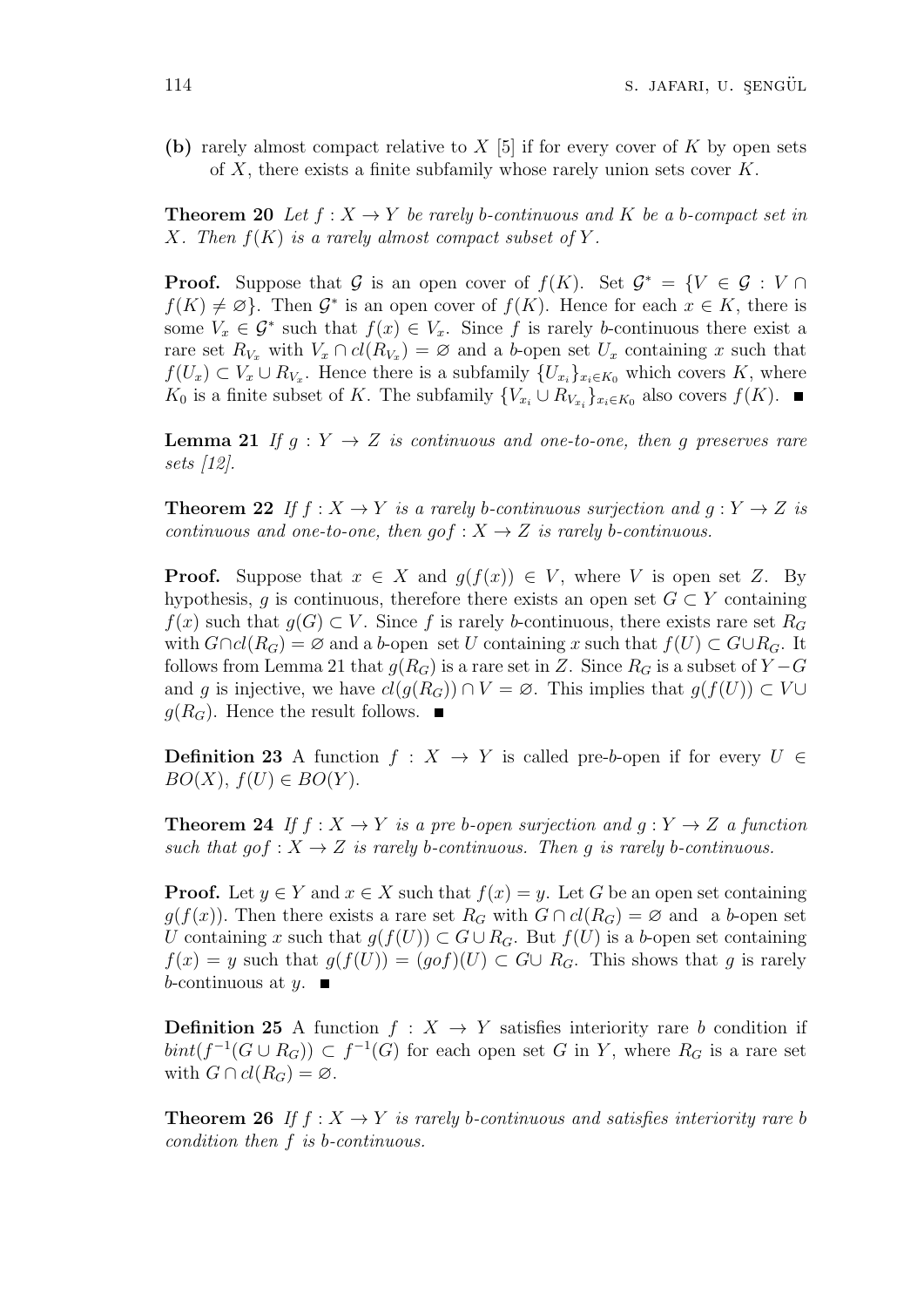**Proof.** Since f is rarely *b*-continuous by Theorem 4, we have

$$
f^{-1}(G) \subset bint(f^{-1}(G \cup R_G)),
$$

where *G* is an open set in *Y* and  $R_G$  is a rare set with  $G \cap cl(R_G) = \emptyset$ . On the other hand by the interiority rare *b* condition we have  $\text{bint}(f^{-1}(G \cup R_G)) \subset f^{-1}(G)$ . Therefore  $f^{-1}(G)$  is *b*-open in *X* and consequently *f* is *b*-continuous.

#### **References**

- [1] Abd El-Monsef, M.E., El-Deeb, S.N., Mahmoud, R.A., *β-open sets and β-continuous mappings*, Bull. Fac. Sci. Assiut. Univ., 12 (1983), 77–90.
- [2] Andrijevic, D., *Semi-preopen sets*, Mat. Vesnik., 38 (1986), 24-32.
- [3] Andrijevic, D., *On b-open sets*, Mat. Vesnik., 48 (1996), 59-64.
- [4] El-Atik, A.A., *A study on some types of mappings on topological spaces*, M. Sc. Thesis, Egypt: Tanta University, 1997.
- [5] JAFARI, S., *A note on rarely continuous functions*, Stud. Cercet. Stiint<sub>1</sub>. Ser. Mat., Univ. Bacău, 5 (1995), 29-34.
- [6] JAFARI, S., *On some properties of rare continuity*, Stud. Cercet. Stiint., Ser. Mat., Univ. Bacău, 7 (1997), 65-73.
- [7] Jafari, S., *On rarely β-continuous functions*, Jour. of Inst. of Math. & Comp. Sci. (Math. Ser.), 13 (2) (2000), 247-251.
- [8] Jafari, S., *On rarely precontinuous functions*, Far East J. Math. Sci. (FJMS) Spec. Vol., Pt. III, (2000), 305-314.
- [9] Jafari, S., *Rare α-continuity,* Bull. Malays. Math. Sci. Soc., 28 (2) (2005), 157-161.
- [10] Levine, N., *A decomposition of continuity in topological spaces*, Am. Math. Mon., 68 (1961), 44-46.
- [11] Levine, N., *Semi-open sets and semi-continuity in topological spaces*, Amer. Math. Monthly, 70 (1963), 36–41.
- [12] Long, P.E., Herrington, L.L., *Properties of rarely continuous functions,* Glas. Mat., III. Ser., 17 (37) (1982), 147-153.
- [13] Mashhour, A.S., Abd El-Monsef, M.E., El-Deeb, S.N., *On precontinuous and weak precontinuous functions*, Proc. Math. Phys. Soc. Egypt, 53 (1982), 47-53.